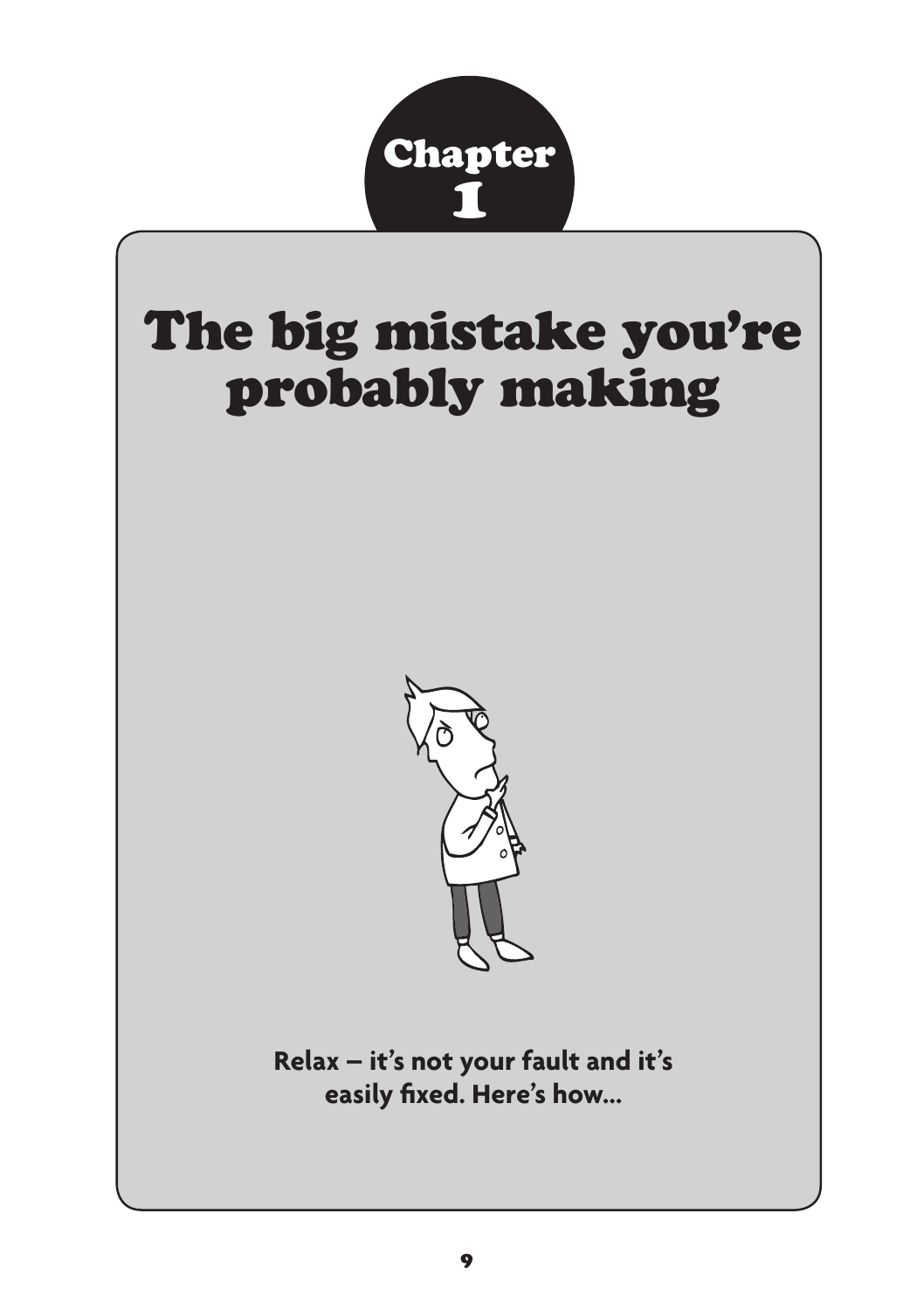### **I know what you want. You want to find a good graduate job and start working. Then you can get on with living your life and not have to think about any of this boring careers stuff anymore. When you've spent tens of thousands of pounds on getting your degree, that's reasonable – isn't it?**

Yes – if you were graduating in the 1970s, 80s or 90s. Back then, you could pick a career from a list – from accountant to zoo keeper – and just start. Recognising your dazzling potential, a nice employer would take you under their wing and train you up to do the job (while paying you a small-but-fair salary). Then, for the next 40 years of your life, you would work your way up the ladder, gaining more responsibility and earning more money, until you retired with a big house and a fat pension. Perhaps that's what your parents did. And with a good degree under your belt, that's probably what you assumed you would do, too.

But this is now, not then. In the last 10 to 15 years, all the rules about planning, starting and navigating your career have changed – forever. Nobody is telling graduates this, but it is happening. Shortly, I'll explain why this massive shift has happened, but for now all you need to know is this: the old ways no longer work. The game has changed.

The big mistake hundreds of thousands of graduates are making is trying to get their career started without seeing it in the context of what's happening around them. The world is changing, and graduates who don't realise this – nor understand what that means for their own job hunt and career plans, here and now – will struggle to get their career going. Guaranteed. That's probably where you are now, which is why you bought this book (good decision, by the way).

The bad news is that you probably won't be able to sleepwalk your way into a graduate job – and certainly not your 'dream' graduate job. But as you're smart enough to have discovered Graduate Fog and found this book, you've probably worked that one out already. The good news? This book will show you how to

**Megan** 

**Posted on Graduate Fog – Jan 3, at 12.59 pm**

**"When my dad graduated in 1979, he found a well-paid job straight away – with no experience – and regular promotions and pay rises followed. What happened?"**

shift your thinking so that everything starts to make a lot more sense. I'll teach you the new rules of the game – so it becomes one you can actually win. Then, you'll be able to make smarter decisions about your job hunt and how to navigate your career in the next few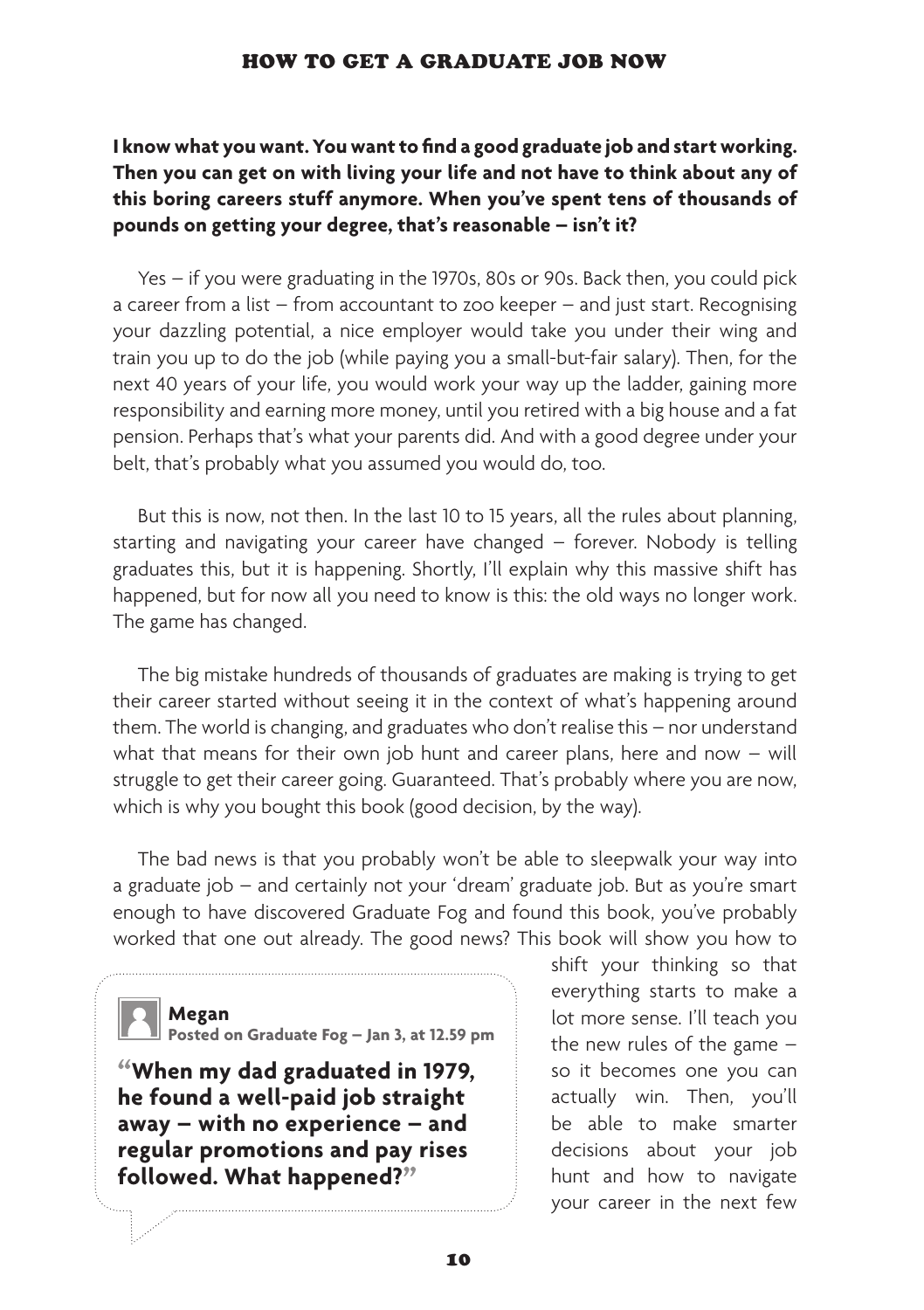### CHAPTER 1

years. If you've been job-hunting for a while without success, you will find out why you haven't lucked out yet. And, once you've mastered this new way of thinking, you'll be happy to discover that it is far more exciting than the old way.

Think that sounds too much like hard work? Believe me – battling on *without* 

making this shift is going to be a lot harder. And I promise that none of what I'm going to tell you is rocket science. If you're clever enough to get a degree, you're clever enough to understand the new laws of graduate job-hunting. So, do yourself a favour and keep reading...



**Posted on Graduate Fog – Dec 21, at 11.34 am**

**"I knew it would be hard to find a job when I graduated – but not this hard! I assumed a first in politics from Edinburgh would count for something – but I'm still waiting..."**

### No grad is an island

In June 2008, I published my first book *Dude, Where's my Career? The Guide for Baffled Graduates*. It was a good book – it had lovely reviews, got masses of press coverage and sold 3,000 copies. It contained loads of brilliant advice and information – and lots of graduates told me it was the best graduate careers book they'd found. I'm proud of that.

But it wasn't a *great* book – and now I know why. I made the same mistake you are making now. I was looking at graduate job-hunting in isolation, without insisting that my readers step back and look at the big picture first. Without forcing them to factor in the seismic shifts happening all around us today.

Here is the thing. Your career is not something that exists independently from everything else. It is not something you can plan and then just do. Your career is a series of jobs you take, based on where your skills are most relevant, applicable, sellable and valuable at the time. When the world is changing so fast  $-$  socially, politically, technologically and economically – a career plan you create aged 21 is going to become out of date pretty quickly. A career is no longer something you can plan in advance, but is now something you navigate as you go along. If you haven't yet chosen what you want to do with the next 40 years of your life, this is good news for you. As you'll discover in Chapter 2, you don't need a plan before you can get cracking. In fact, it can actually be better to stay open-minded and figure it out as you go along.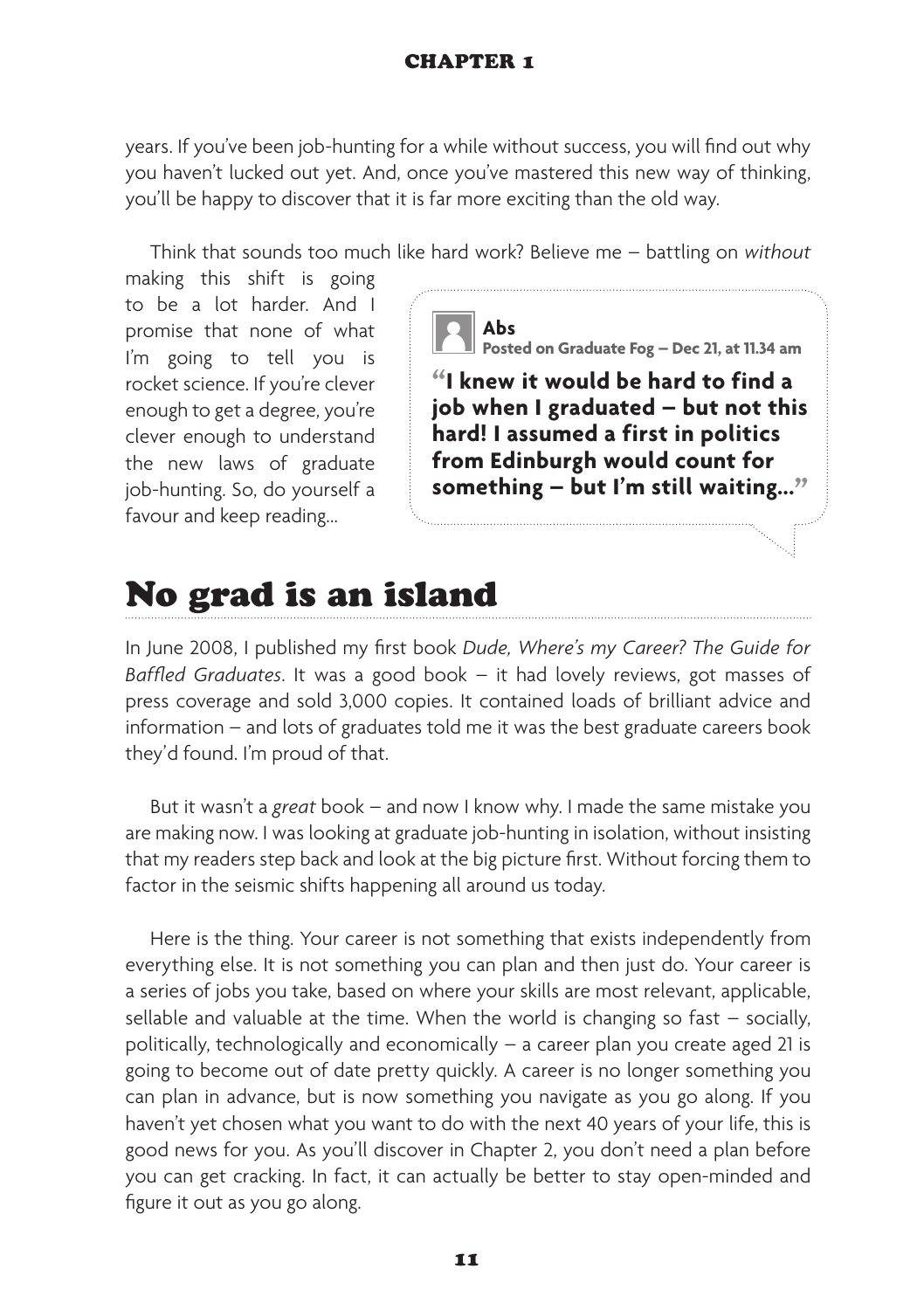If you *do* have a career in mind, I'll help you make sure you've made a good decision and picked an industry that is worthy of your talent and hard work and – crucially – has a future. If you've been struggling to find a job for a while now, it's possible you need to re-think your goal. I know that's annoying, but it's not a disaster. And believe me, it's better that you do this now rather than plug away and realise in 10 years' time that it was a bad call. Being left with a decade of experience in a dead industry is not a good place to be (yes, this can and does happen to people. It has happened to several of my friends).

Even if you have chosen an industry that *has* a bright future, you *still* need this book, because your industry, like every industry, is going to keep changing  $$ which means you're going to need to keep up. See what I mean? *Nobody* gets to sleepwalk anymore.

### The economy, Brexit and other nightmares

We are living in crazy times. This is an extraordinary era in which to be alive – and a tricky one if you're young. In the last few years, the UK economy has been downright weird. Following years of financial boom (roughly coinciding with Tony Blair's time as Prime Minister), the 2007 crash triggered an almighty recession. A few years later, David Cameron's government declared our economy had recovered, but critics feared all was not quite as it seemed, and that deep problems lurked just below the surface.

### FOUR REASONS TO BE CHEERFUL

Yes, it's a tough time to be a jobseeking graduate. But here's why the glass is half full...

1. You have a degree. Unemployment is much higher among people your age who haven't been to university, so spare a thought for them.

2. So much change means whole

new industries are springing up – and now is a great time to jump in, feet first. As we'll see in Chapter 2, today's graduates have a vast range of exciting options to investigate in sectors that didn't even exist a couple of years ago.

3. You are a 'digital native' – you've grown up using the internet – which makes you a big asset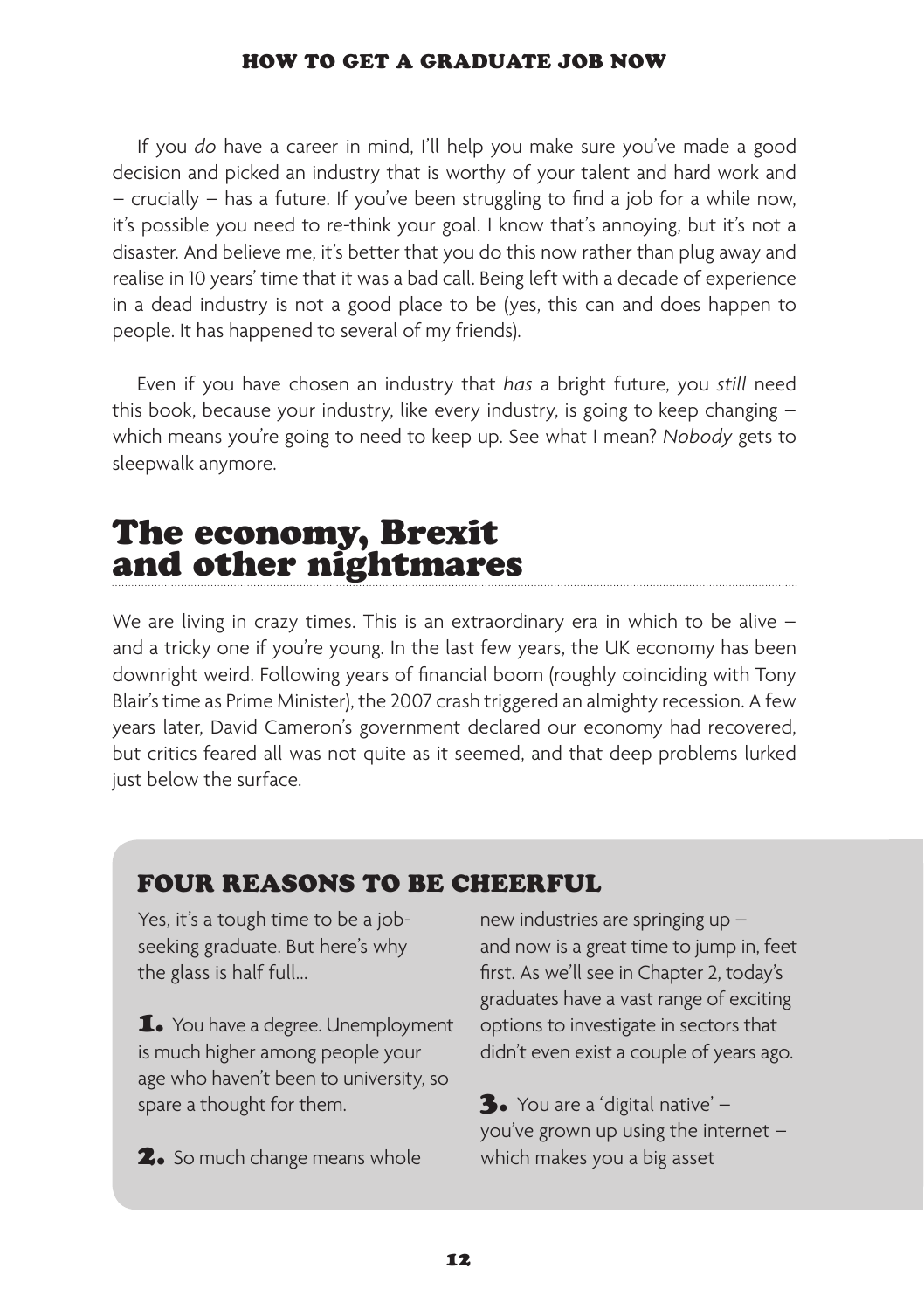True, more people were in work. But were these new vacancies good quality jobs? Desperate jobseekers reported lowering their sights and taking anything they could get, including part-time work (when they wanted fulltime hours), positions they were overqualified for, and



**"The careers advice I was given at uni all feels out-of-date because of the recession. It's like nobody wants to admit that things have changed."**

zero-hours contracts. Pay was still a problem too. While 'fat cat' bosses' salaries soared, ordinary people's wages remained remarkably low.

The latest shock has been Brexit. While the full effects of Britain's decision to leave the EU remain unclear, it seems likely we face at least a short period of economic turbulance caused by the uncertainty of our country's financial status.

Throughout all this turmoil, young people have taken a hammering, with unemployment consistently the highest among under-25s. Finding a job in a downturn is tough at any age, but finding your first job during a downturn is even trickier (without experience or contacts to help you out).

Even taking a temporary or 'stop-gap' job while you hunt for a proper graduate role is likely to leave you worse off than older people. While workers over 25 are entitled to the new National Living Wage (£7.20 per hour), those aged 21 to 24 are

to potential employers. They won't admit it, but most people over 40 are scared of the internet. They know they need to start using Facebook and Twitter and get their heads around blogging, but they don't know where to start. You aren't scared of this stuff – which makes you enormously valuable to them. Milk it.

4. You have this book, lovingly crafted for graduates in exactly your situation and written by someone who knows what she's talking about and knows what it feels like to be in your shoes. This is the book I needed when I graduated – but no-one had written it then.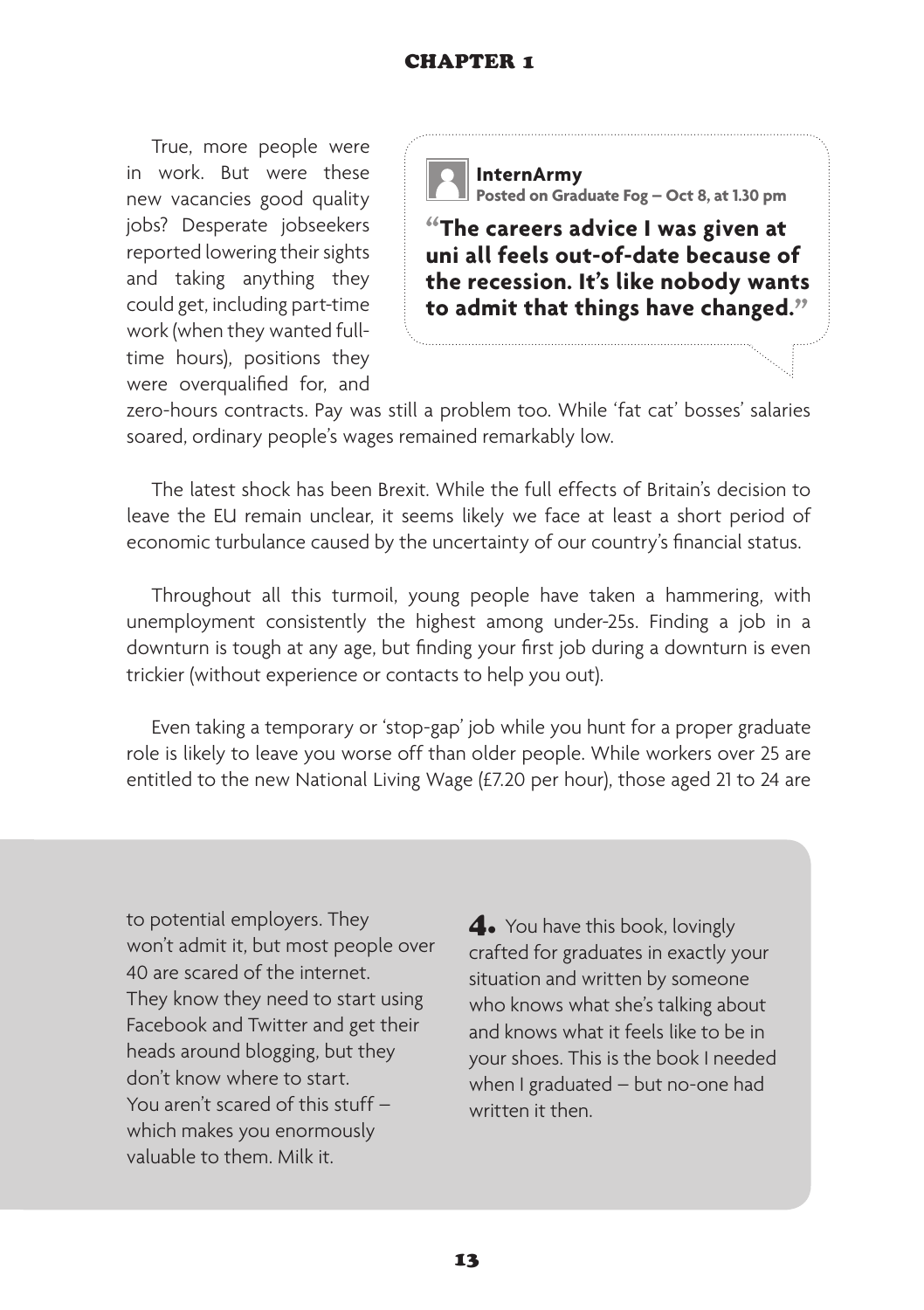only entitled to the crummy old National Minimum Wage (£6.95 per hour, from 1 October 2016). Yes, for doing exactly the same job. And let's not even mention your student debt or the dire state of the housing market.

The 'average' graduate salary is supposedly  $£30,000<sup>1</sup>$ , but the employers quizzed for this statistic are large multi-national corporations, law firms and accountants, who pay way above what most graduates earn. If I had to hazard a guess at the true average graduate salary from what Graduate Fog's users tell me – that is, the average salary of those earning above the minimum wage – I'd say it was around £18,000. Factor in the number doing unpaid (or very low-paid) internships – more of which later – and the figure plummets further. Taking all this together, it's no

### YIKES – SHOULD I DO A POSTGRAD COURSE?

Just to kill time until the economy calms down? No! I know the world of work can seem scary, and it's tempting to run back to the safety of academia. But signing up for further education simply to avoid job-hunting is likely to be an expensive mistake. There are no guarantees the job market will have improved by the time you complete your studies, and even if it does, you will be competing with yet another crop of graduates. It breaks my heart that so many graduates are still making the mistake of assuming that the more qualifications they have, the greater their chances of getting a better (or better-paid) job at the end of it. Too late they discover the assumption is unfounded.

Almost without exception, what employers value nowadays is experience and industry knowledge, so the sooner you can get out and

start working, the better. Unless you have the money to do it for fun, the only reason to do a postgraduate course is if you have spoken to lots of people already working in your chosen industry and they say that this qualification is the only way to get where you need to be. Even then, think carefully. Remember that universities are selling these courses, so their opinion on their value is biased. Don't be dazzled by statistics – these can easily be tweaked to sound more impressive than they actually are. And other postgrads will tell you it's brilliant because they need to believe they haven't wasted their own money. If you do the course, how many other people will be doing it for the same reasons? And are there enough jobs for all of you? Be honest – are you the kind of person who might never feel ready to take the plunge and start a proper job?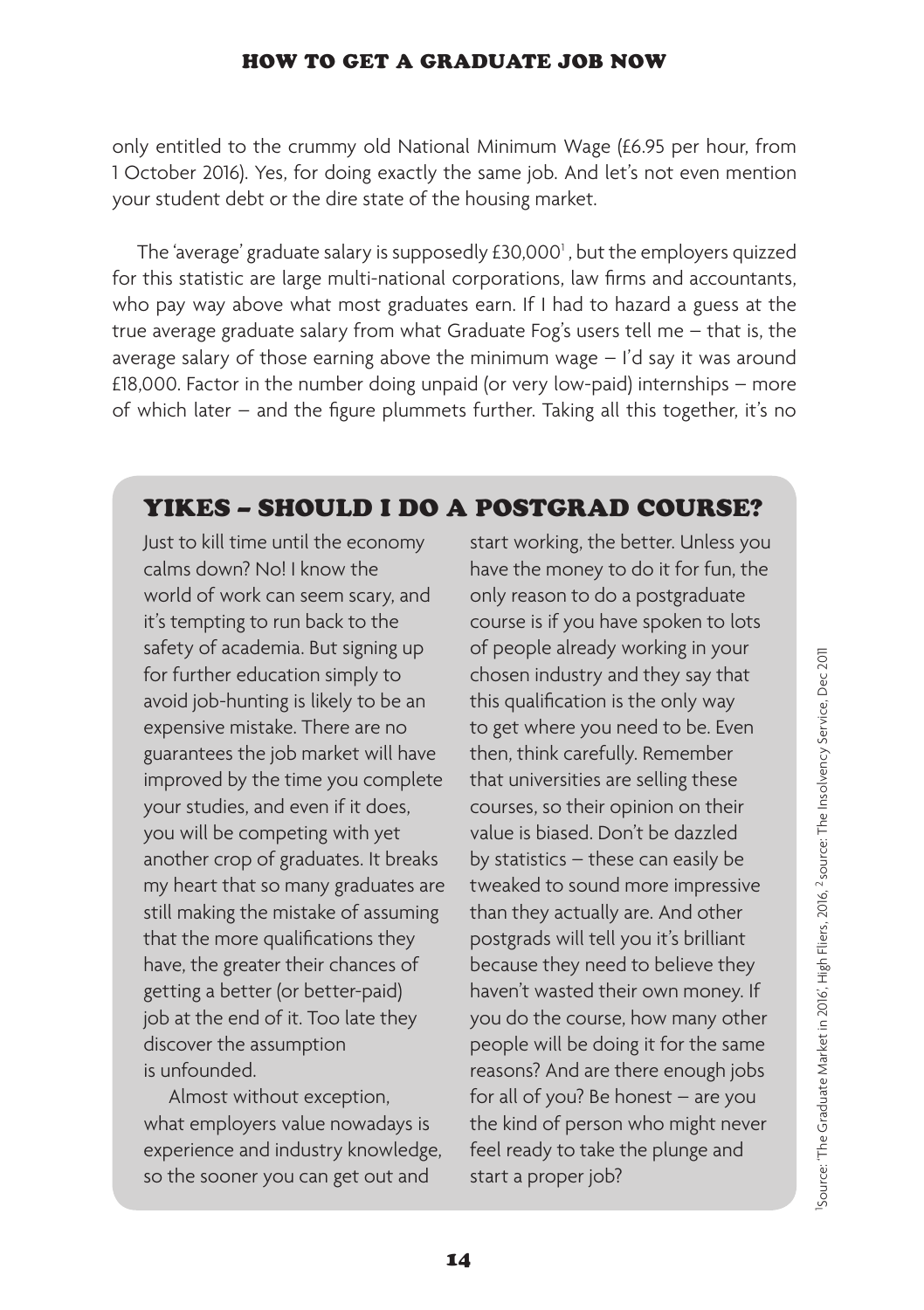wonder thousands of graduates have opted to go bankrupt in the last two years – and experts warn this trend is set to increase<sup>2</sup>. .

To make matters worse, the retirement age is being raised – and it's been predicted that more older people hanging on to their (often well-paid) jobs at the end of their career will mean less money in the pot for companies to spend on paying their younger staff. This could potentially result in even fewer jobs for the young – who are likely to be paid even less $^3$ . When you manage to find a job, don't hold your breath for a pay rise any time soon.

Given all this, you might think people would have sympathy for the young – but no. Instead, an unpleasant undercurrent of ageism against you is growing, with graduates being on the receiving end of some of the most vicious attacks. So-called 'graduate bashing' has become a favourite hobby of many newspaper columnists (all wave to Jan Moir of the *Daily Mail*). With no real understanding of this issue – and apparently no compassion – these armchair experts are lining up to call you 'entitled' and 'arrogant'. Your crime? Hoping to get something better than a shop job (or an unpaid internship) after spending tens of thousands of pounds on your degree. What a spoilt lot you are.

Even graduates who *have* managed to find permanent jobs aren't safe. When redundancies are made, it's almost always the junior staff who are axed first – even though your salaries are a fraction of what your bosses are earning. The people who make these decisions are the same people who mysteriously manage to hang on to their jobs. Funny that, isn't it?

### Internships

As if the economy and its associated problems wasn't bad enough news for graduates, suddenly everybody seems to think that young people should work

for free – by doing unpaid internships. The spread and normalisation of this damaging practice is even more baffling when you discover that we have a National Minimum Wage law, which says workers aged 21-24 must be paid at least £6.95 per hour (from October 2016), and workers aged 25 or over must be



**Posted on Graduate Fog – Feb 1, at 6.03 pm**

**"My three-month internship at an art gallery in London didn't even pay travel expenses. I should have asked but I was too scared of being blacklisted."**

Source: Norton Rose, Sep 201 3 Source: Norton Rose, Sep 2011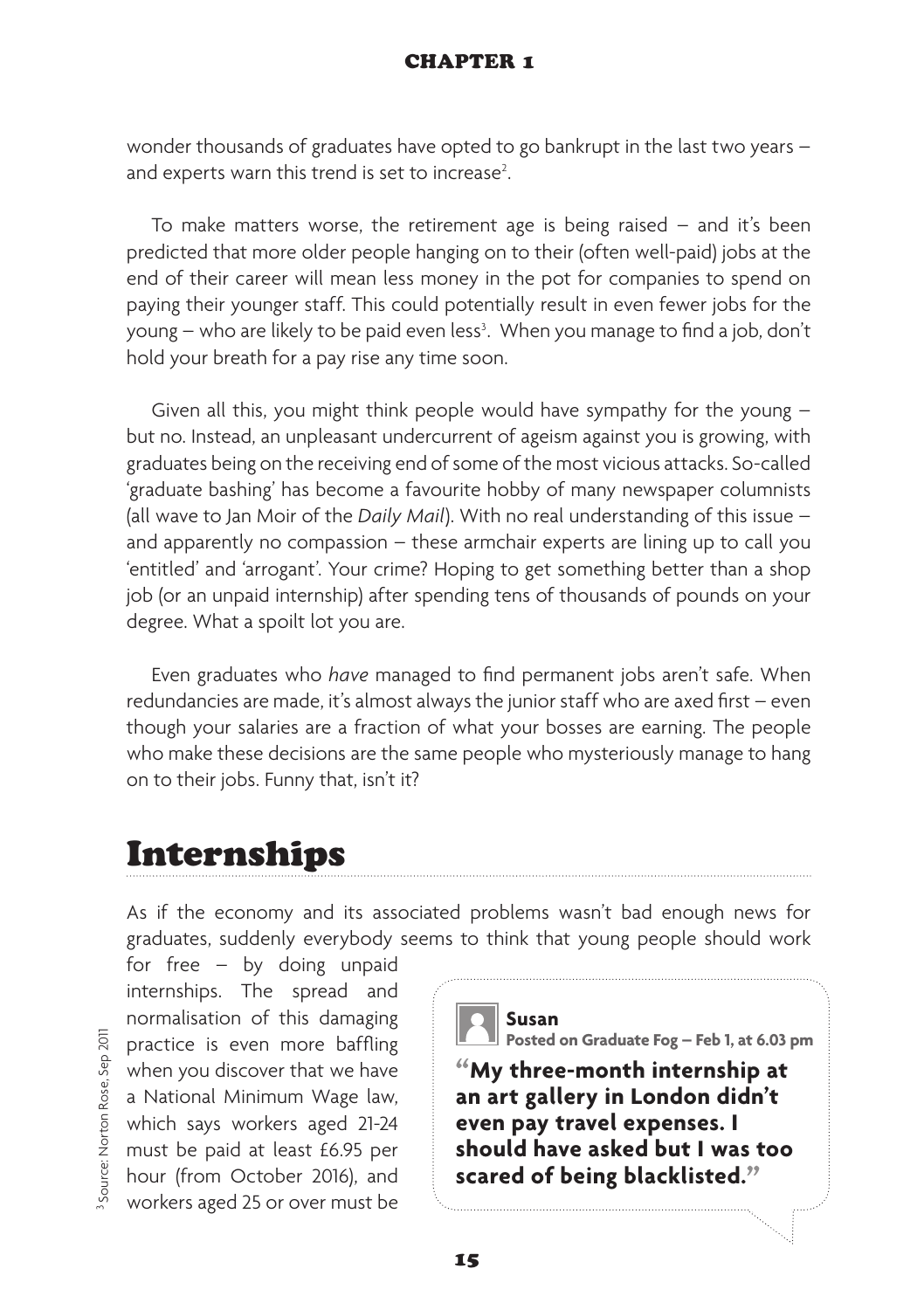paid the new National Living Wage (£7.20 per hour) – and they can't waive their right to pay. So all these companies are breaking the law? Yes, that's right. Shocking, isn't it?

Unpaid internships exploit those who do them and exclude those who can't afford to do them. What's more, as a mechanism for getting graduates into work, they suck. Internships are supposed to lead to paid, permanent jobs – but there is growing evidence that they are actually *replacing* paid, permanent jobs. All they lead to is more unpaid internships. It's hardly surprising – why would a company pay someone to do a job when someone else will do it for free?

More often than not, the people who benefit the most from unpaid internships are employers, who get unlimited admin support they don't have to pay for. When everybody is prepared to 'offer' unpaid experience but nobody is prepared to offer actual jobs that pay actual money, how exactly are unpaid internships supposed to be helping young people get their adult lives started? Unpaid internships are not a solution – they are already a big part of the problem.

Why is the government doing nothing about this? Good question. It's because it's really very inconvenient that this mass exploitation of young people is illegal –

### SHOULD I MOVE ABROAD?

To escape what's happening here? Yes, perhaps. A growing number of graduates are thinking along the same lines. OK, so you're skint and a bit directionless – but you're also young, capable and have no responsibilities (probably). Why not take advantage of this, pack a bag and go? Of course, the UK isn't the only country with major economic problems, but not every nation is struggling in the same way. For example, it is a good time to teach English in Europe, as a growing number of young people see language skills as a way to

dramatically boost their employment prospects abroad, if their own country is in trouble. And remember that in many Eastern countries, business is booming. Could you work for a Western company in China or India? Plus, foreign offices are often packed with young staff, as they're the most likely to be up for an adventure. Working abroad can be a welcome addition to your  $CV - it$  suggests you're mature and independent and gives you great material at interviews for subsequent jobs, wherever they may be.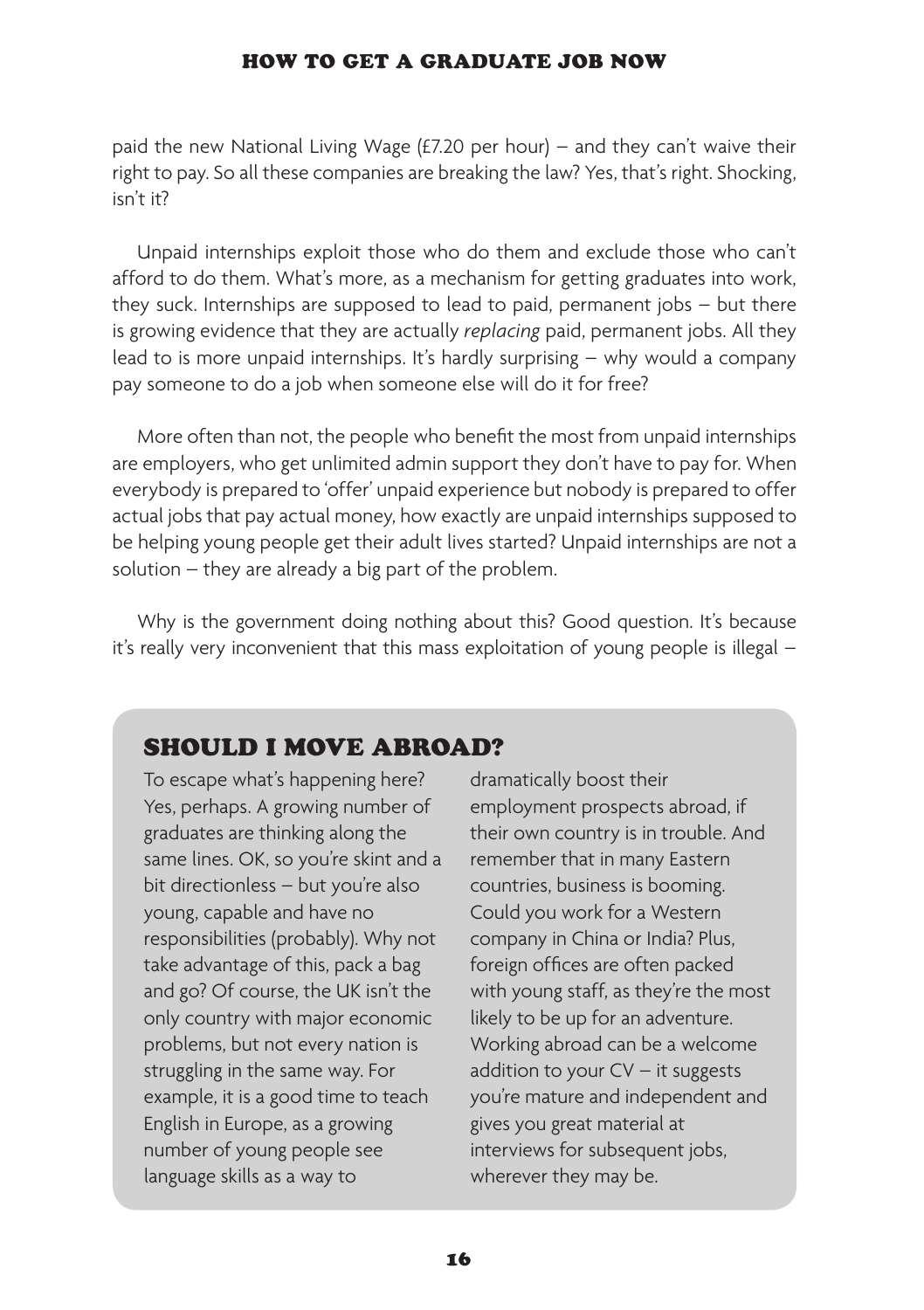so our politicians would really rather you didn't make a fuss about it (and that Graduate Fog and the other interns' rights campaigners didn't draw attention to it). You see, in times of economic trouble, politicians fall over themselves to be seen to be encouraging businesses to grow. Reminding businesses that it's illegal not to pay their young staff could be seen as giving them a hard time. In the meantime, young, unpaid



workers are effectively propping up companies that are not really viable and need a new business model (or should fold). This means unpaid interns are also keeping the economy afloat. Is it fair to put that burden on you? No.

So, you get the picture. Unpaid internships have created yet another big headache for job-seeking graduates. Indeed, they are such a huge issue that they've got their own chapter in this book (Chapter 3). But for now, all you need to know is that the ferocious spread of this legally and ethically dodgy practice has proved to be extremely damaging for today's graduates – and is yet another reason why you may be finding it difficult to get your career started.

### A glut of graduates

So far, we have looked at reasons why there seem to be so few graduate jobs around. But there is another question worth considering, too: why are there so many *graduates* around? In 2001, over 271,000 people graduated from their first degree in the UK. By 2015, that number had risen to nearly 396,000<sup>4</sup>. Looking back, we can see that a series of poorly planned decisions has meant that the politicians – from all parties – have a made a right royal mess of higher education. Tony Blair's Labour party, which came to power in 1997, wanted 50% of young people to go to university. Higher education would no longer be for the snooty, privatelyeducated elite – it would be for everybody, from all backgrounds, they said. Bright, hardworking kids from poorer families on council estates would become doctors and lawyers. This is called – somewhat patronisingly – 'social mobility' (you move up the social scale, see?). And thinking it is happening gives everybody a warm, fuzzy feeling inside.

But this wasn't just about social mobility; there appeared to be sound economic reasons for multiplying the number of university places available. The big idea was that more graduates would result in a better educated workforce and a more competitive economy. The world's best entrepreneurs and biggest businesses would flock to Britain,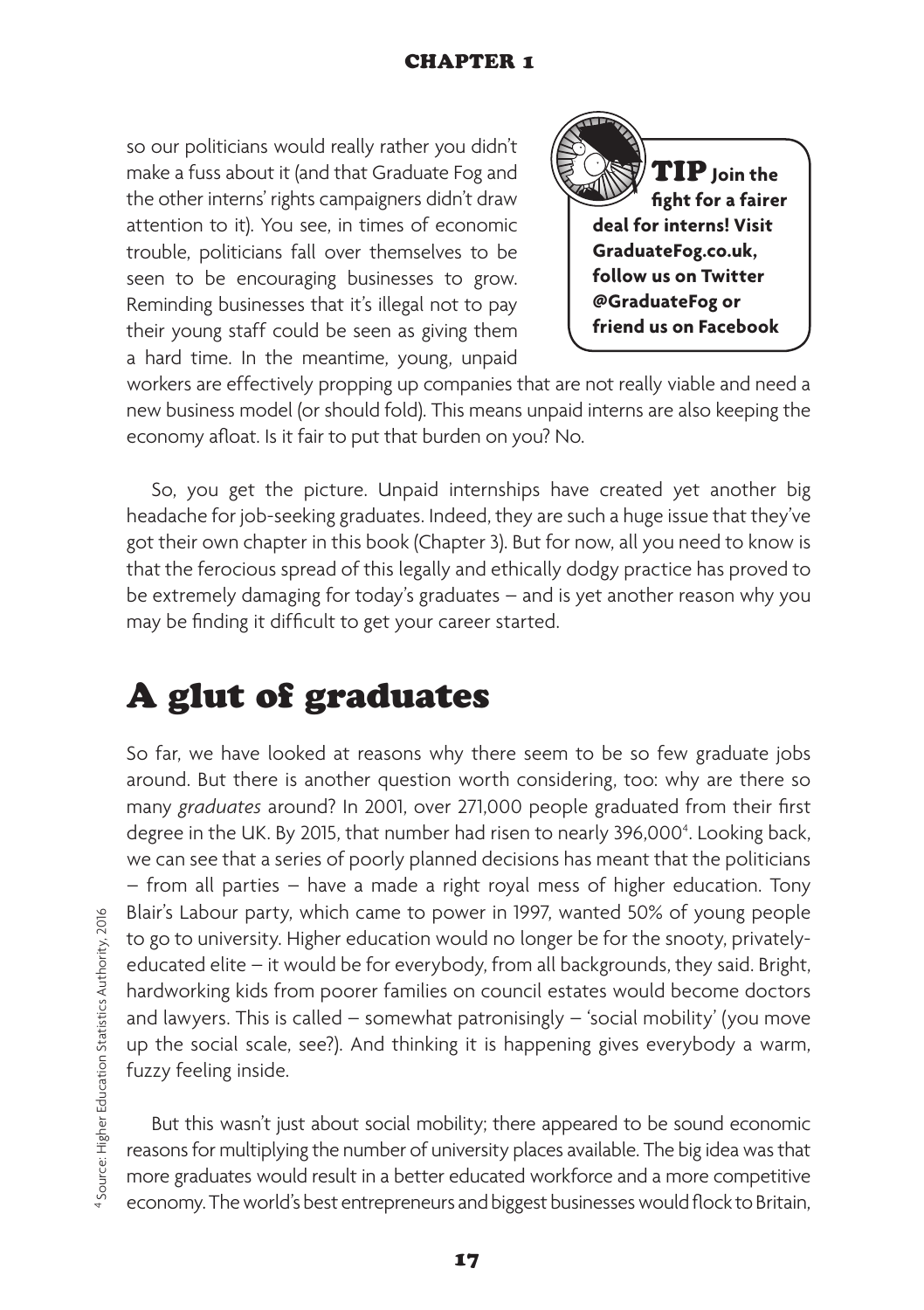attracted by the quantity of super-bright young staff they could hire. We would all live happier, more fulfilled lives than ever before in history – and our wallets would be bulging with fifties. That way, we would keep buying more plasma TVs, over-priced houses, fancy trainers and organic vegetables – to keep the 'new millennium' economy booming. No doubt the decision-makers – an astonishingly vain lot – also assumed the world would look at us and say 'Wow, how did little old Great Britain manage that? Their politicians must be a super-impressive group of people.'

Only that's not what happened. At first glance, that looks like a good plan – but the truth is that nobody really thought it through. Where were all these fabulous new graduate jobs going to come from? What would happen if the economy didn't keep growing as glass-half-full analysts said it would (people tend to be overly optimistic during boom years, assuming the good times are the new norm)? What would happen if we hit a recession (which, of course, we did)? If these jobs didn't materialise, wouldn't a large chunk of those graduates just end up doing the nongraduate jobs they would have got anyway, if they hadn't been to university? Not only did our politicians not have answers to these questions, it now seems that nobody even *asked* them.

### CAN I GO TRAVELLING?

With no job to resign from and no flat to sub-let, many graduates think the end of university is the perfect time to go travelling. After the stress of finals, a change of scene seems appealing before you get stuck into starting your career. Despite their uni debt, many graduates find ways to organise trips, at least for a couple of months if not for a whole gap 'yah'. If it's a holiday, enjoy it – but don't forget about the career stuff completely. Travelling is a great chance to meet people from all walks of life, so talk to everyone about what jobs they've done, what decisions they've made and why.

If higher education had stayed free – or very cheap – perhaps it wouldn't have mattered very much whether these graduate jobs materialised. We'd have just had rather overeducated (and disappointed) young people doing jobs they didn't need a degree for. But higher education didn't stay free. Instead, the price of going to university kept going up and up... and up. And young people – encouraged by their schools, parents and, yes, politicians – kept signing up in droves. Business was booming for the universities, particularly with popular courses like media studies, which they discovered were easy-peasy to sell. But was getting a degree really the right thing for all these young people to be doing?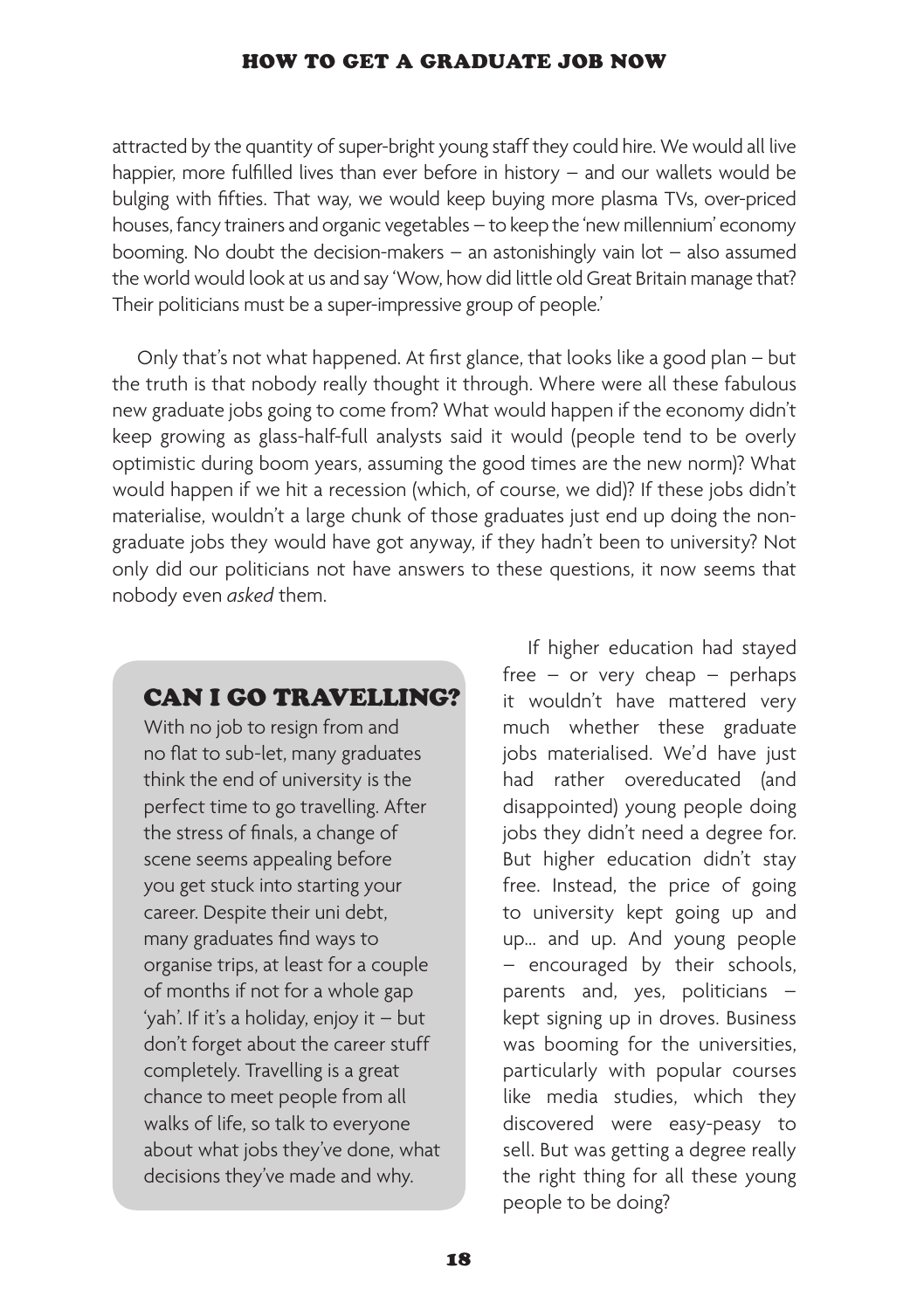There was something else they forgot to consider: wouldn't multiplying the number of graduates reduce the value of a degree? If everybody has a degree, doesn't this make its worth drop through the floor, with qualifications from less prestigious universities



**WestLondonGirl Posted on Graduate Fog – Jan 17, at 4.05 pm**

**"If I was given the choice again, I'm not sure I'd go to university. It seems like there are just too many graduates – and not enough jobs."**

being valued at far less than one from Oxford or Cambridge, even though they cost the same? And won't employers become even more demanding about added extras, like work experience? Bingo. This is exactly what's happened.

## The digital revolution

With the economy in such dire straits and the market flooded with graduates, it's no wonder your job hunt has been such a nightmare. But there is a third thing you need to consider – and it is far more significant. It is the arrival of digital technology.

I've just turned 37 this year, yet I'm officially a fossil. I graduated from Durham University in 2000 (with a 2.1 – just! – in psychology, if you're interested), and I'm not kidding – people had only just started to use email regularly. The verb 'to Google' didn't exist yet. My first job was for a recruitment company called eBusinesspeople. Nobody says eBusiness anymore – but at the time, the brightest

### WAS MY DEGREE A WASTE OF MONEY?

Honestly? Nobody knows. You'll hear politicians and universities quote a supposed 'graduate premium' of £100,000 (the estimated extra you'll earn over your lifetime, versus a nongraduate) – but that figure looks increasingly iffy. A recent report<sup>1</sup> even suggested there may be no premium at all for graduates in many professions, once their

student debt is taken into account (ouch, sorry). This isn't all down to tuition fees – it's also because in many industries (except for finance and law), salaries have grown very slowly or hardly at all. As for the question of whether your degree specifically was worth it? That all depends on your ability to be flexible and opportunistic as your career progresses.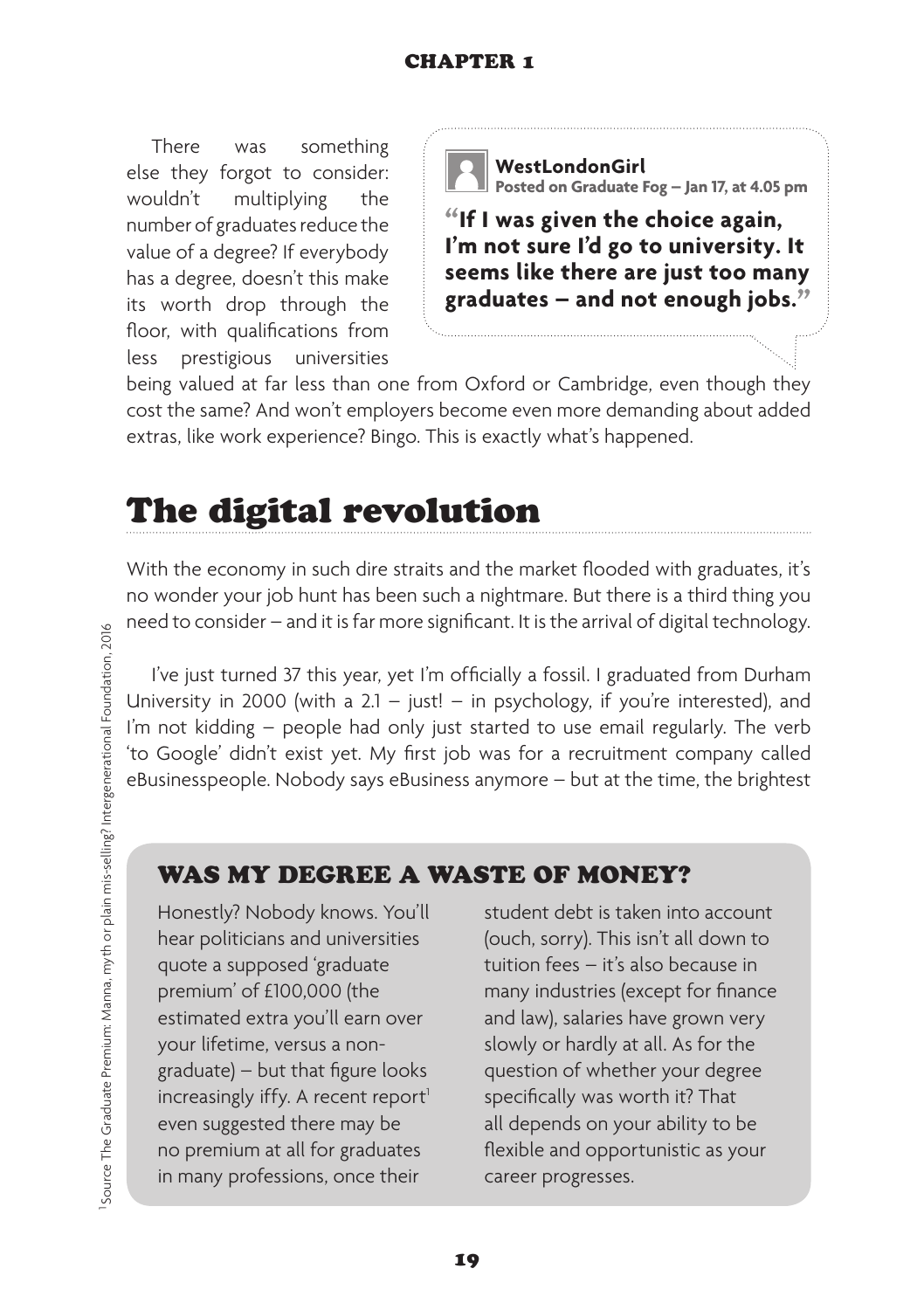### WHY HASN'T MY UNIVERSITY CAREERS SERVICE TOLD ME ANY OF THIS?

Because they haven't even twigged that it's happening. I know – you'd have thought it would be their job to keep their finger on the pulse with this stuff, wouldn't you? But no. Ask anyone older than you and they'll tell you that university careers advice has always been rubbish. Don't forget, many of their staff have never had a job other than being a careers adviser. A growing number of people (myself included) think careers advice needs a total overhaul to make it relevant, appealing and useful to today's students and graduates, who are in greater need of good-quality advice

than ever before, considering the circumstances you're graduating into. And let's not forget that you've just given your university tens of thousands of pounds in tuition fees, so some decent 'after care' on the jobs front doesn't seem like much to ask. And don't get me started on Prospects.ac.uk, supposedly the 'official' graduate careers advice website (who says they're official? And how is it so bad when it is so big? The mind boggles). Anyway, the point is that most traditional sources of careers advice are of pretty poor quality, so don't freak out if you don't find them helpful. Nobody does.

minds in commerce thought that the way the internet impacted their business would simply become a new department in their company. They had no idea that the internet would *completely revolutionise* every aspect of their company. That is, if it didn't wipe it out first. What they didn't realise was that they were witnessing the start of what has since been termed 'the digital revolution'. It is called that because it has – and will – change the world we live in as much as the agricultural revolution (between 1750 and 1900) or the industrial revolution (1750 to 1850) did. It really is That Big.

We are only just beginning to discover how the internet will transform everything we do. But there are already some early examples of how technology has changed our everyday lives. Before Google, how did people find information? They went to the library. Before Facebook, how did people keep in touch with their friends? They emailed them individually. Before email, they phoned. Before mobiles, they rang each other on land lines (and were just never late). Before computers, how did people get *anything done* at work? I have no idea. Even *I* don't remember offices before computers.